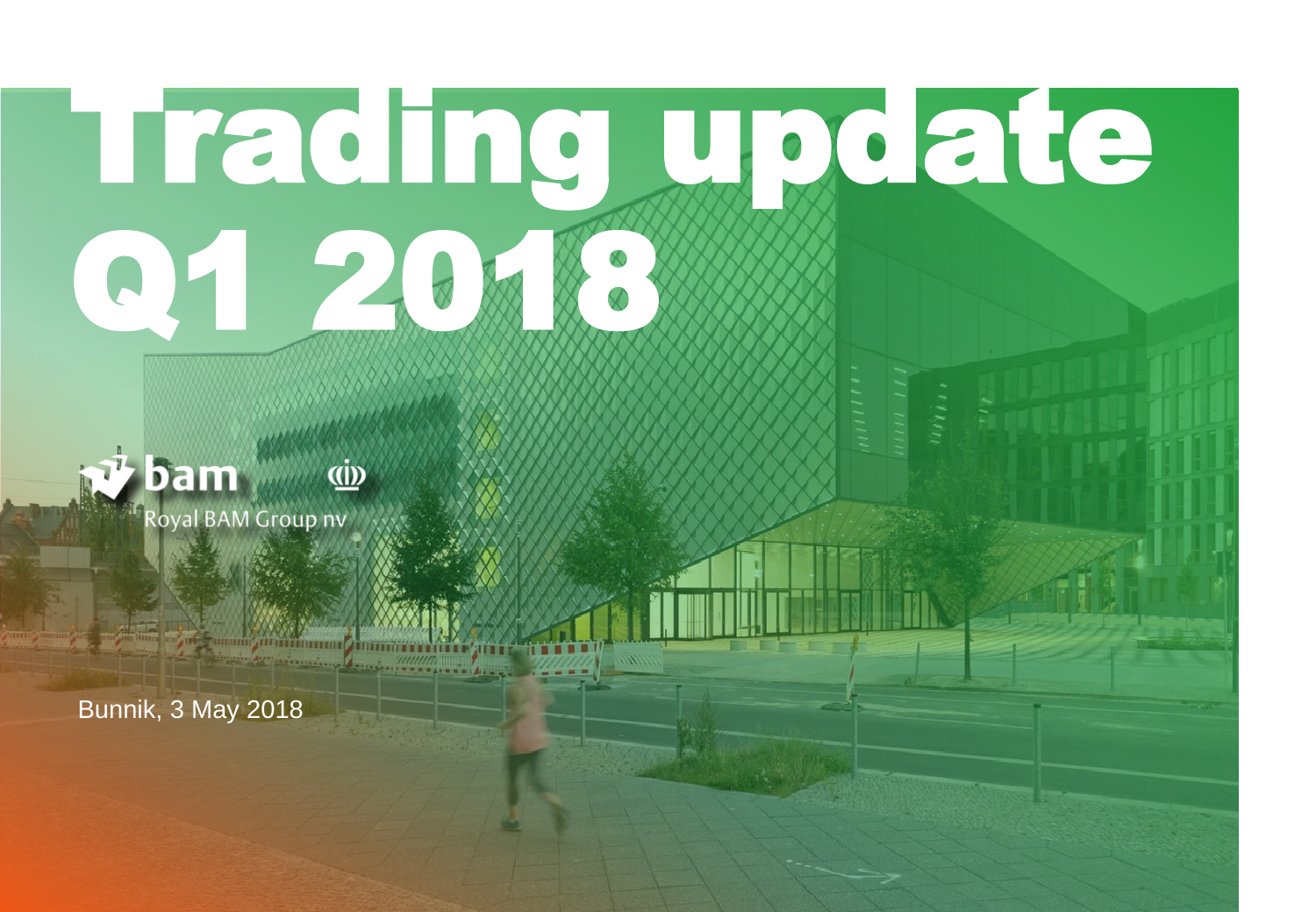

# BAM reports adjusted pre-tax result of **€**19 million, reiterates full year outlook



Revenue up by 3.7% driven by civil engineering



Adjusted pre-tax result ahead of first quarter 2017 in all sectors



Order book up by €0.5 billion since end 2017



Extension revolving credit facility of €400 million into 2023



Trade working capital efficiency -9.9%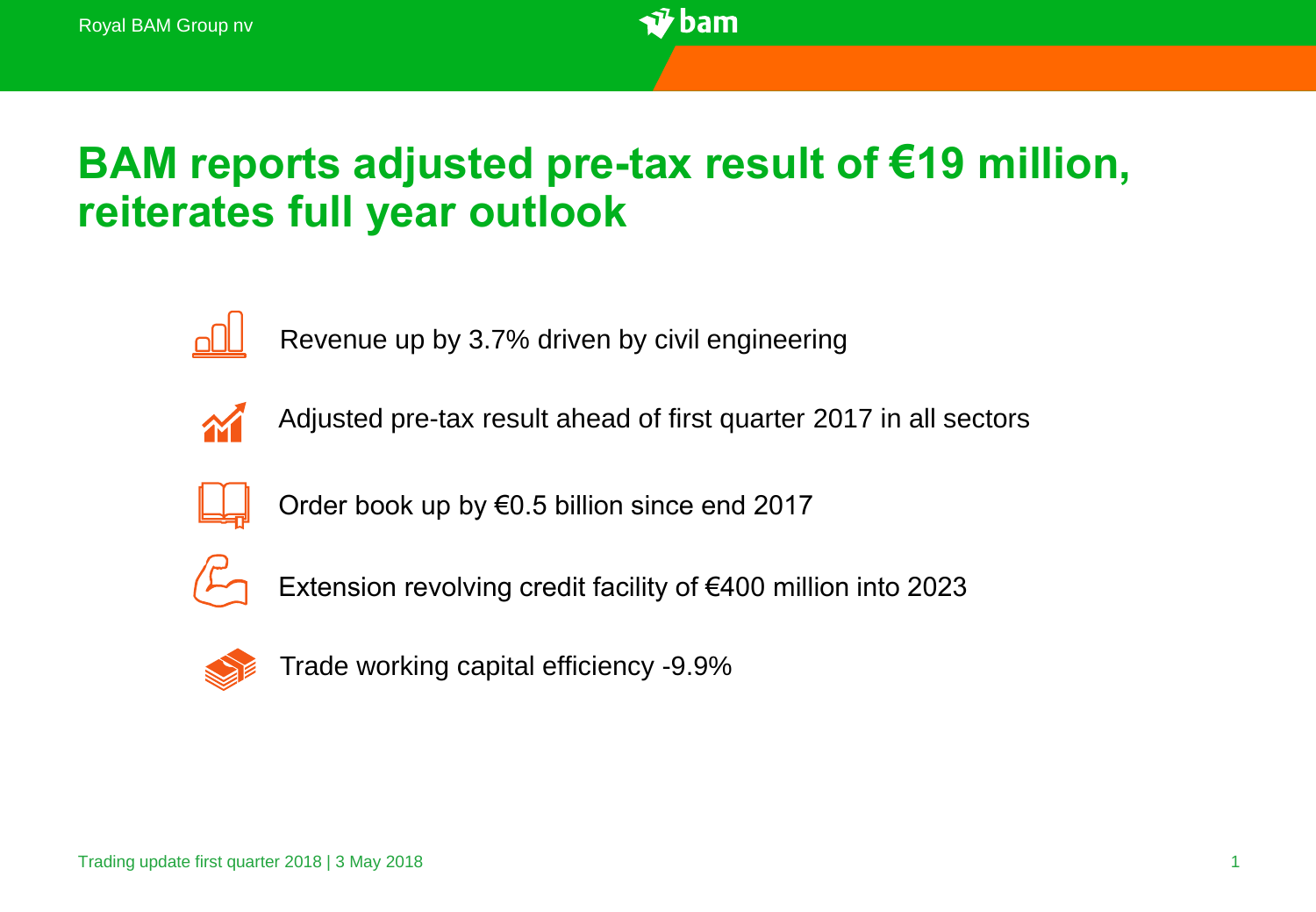

### **Outlook**

For the full year 2018, BAM expects an adjusted result before tax margin of around 2%.

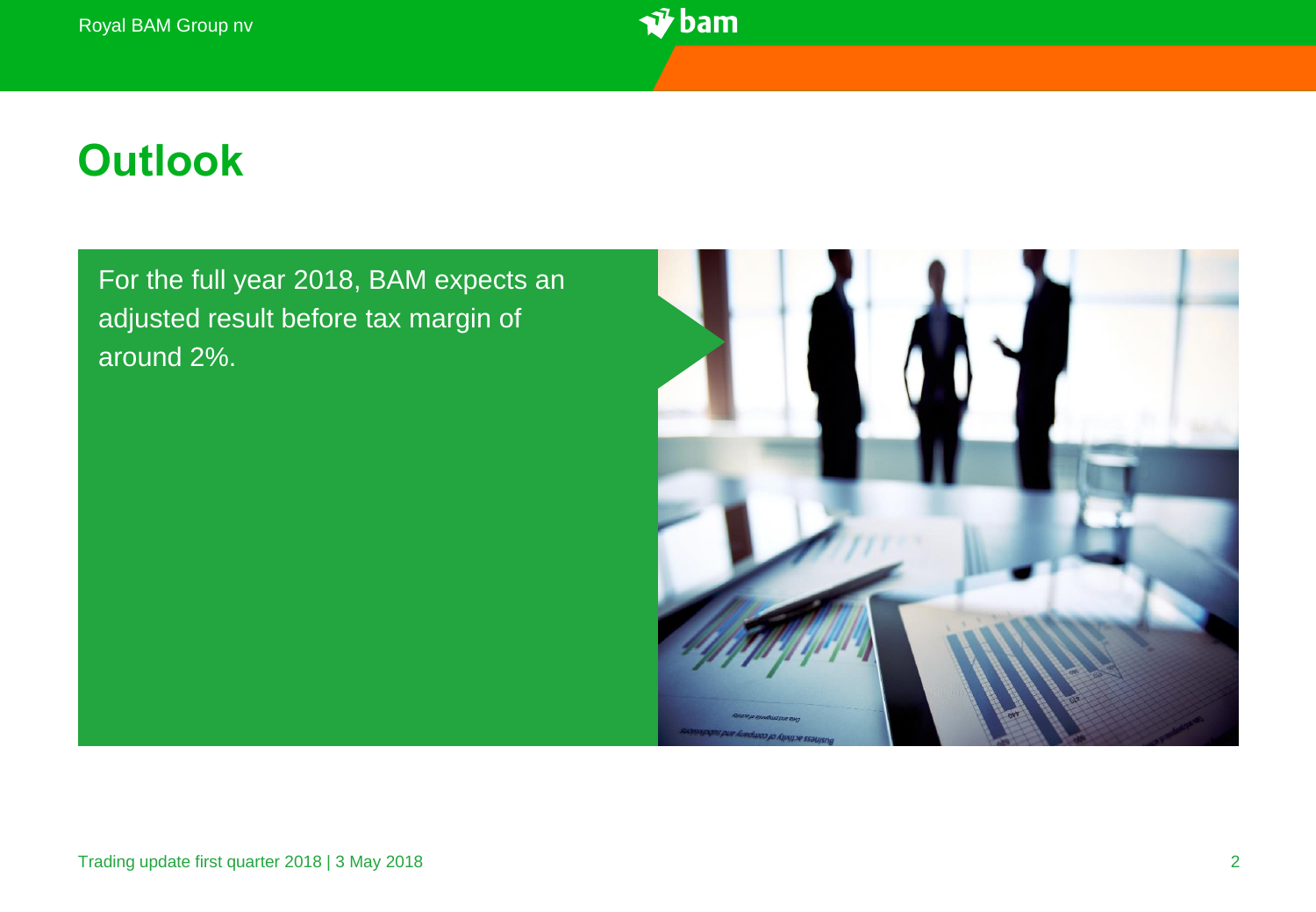

#### Annexes based on FY 2017

Updated strategy: Building the present, creating the future

Property investments

PPP investments

Net cash analysis

Revenue sector/country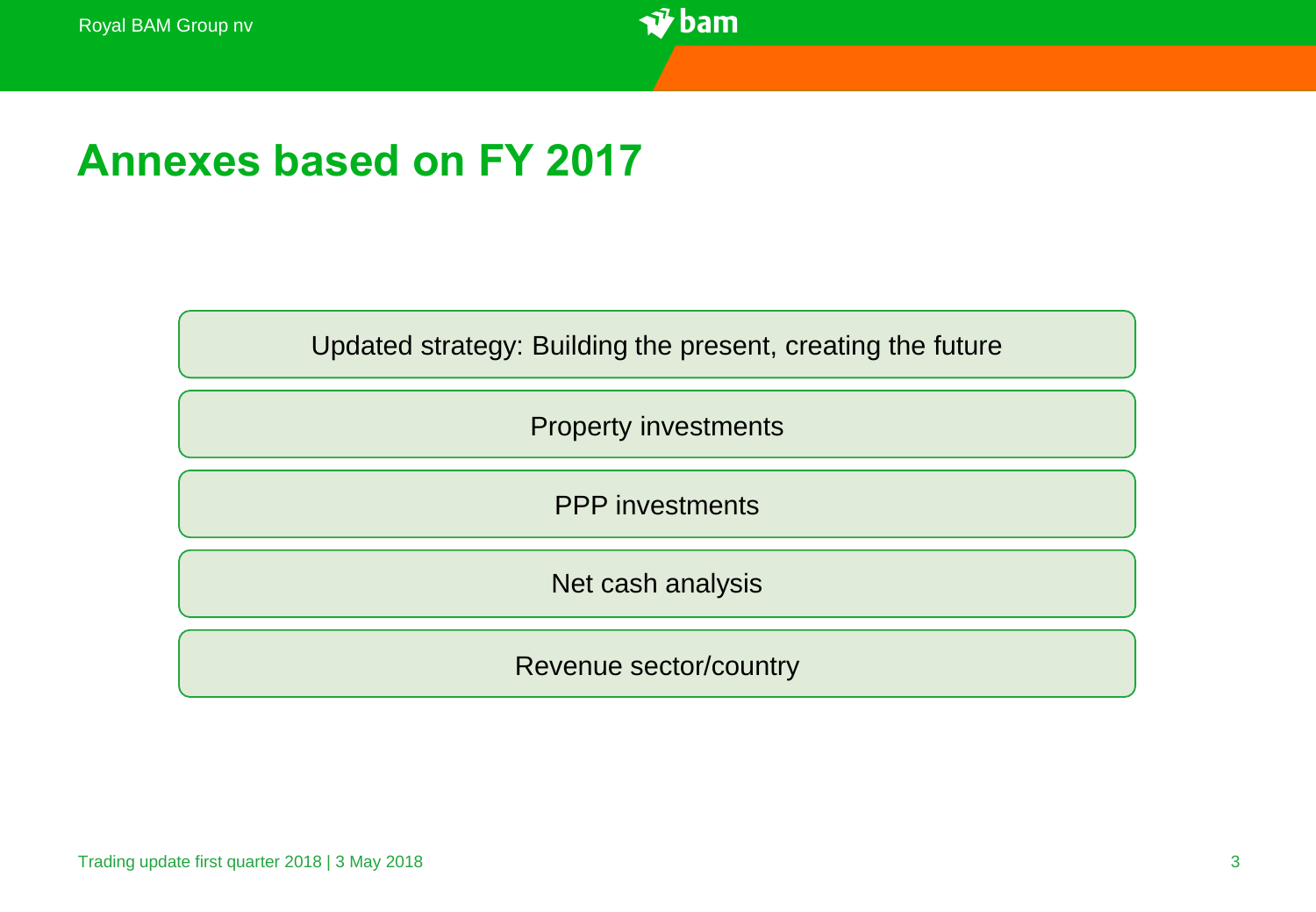

# Strategy 2016-2020

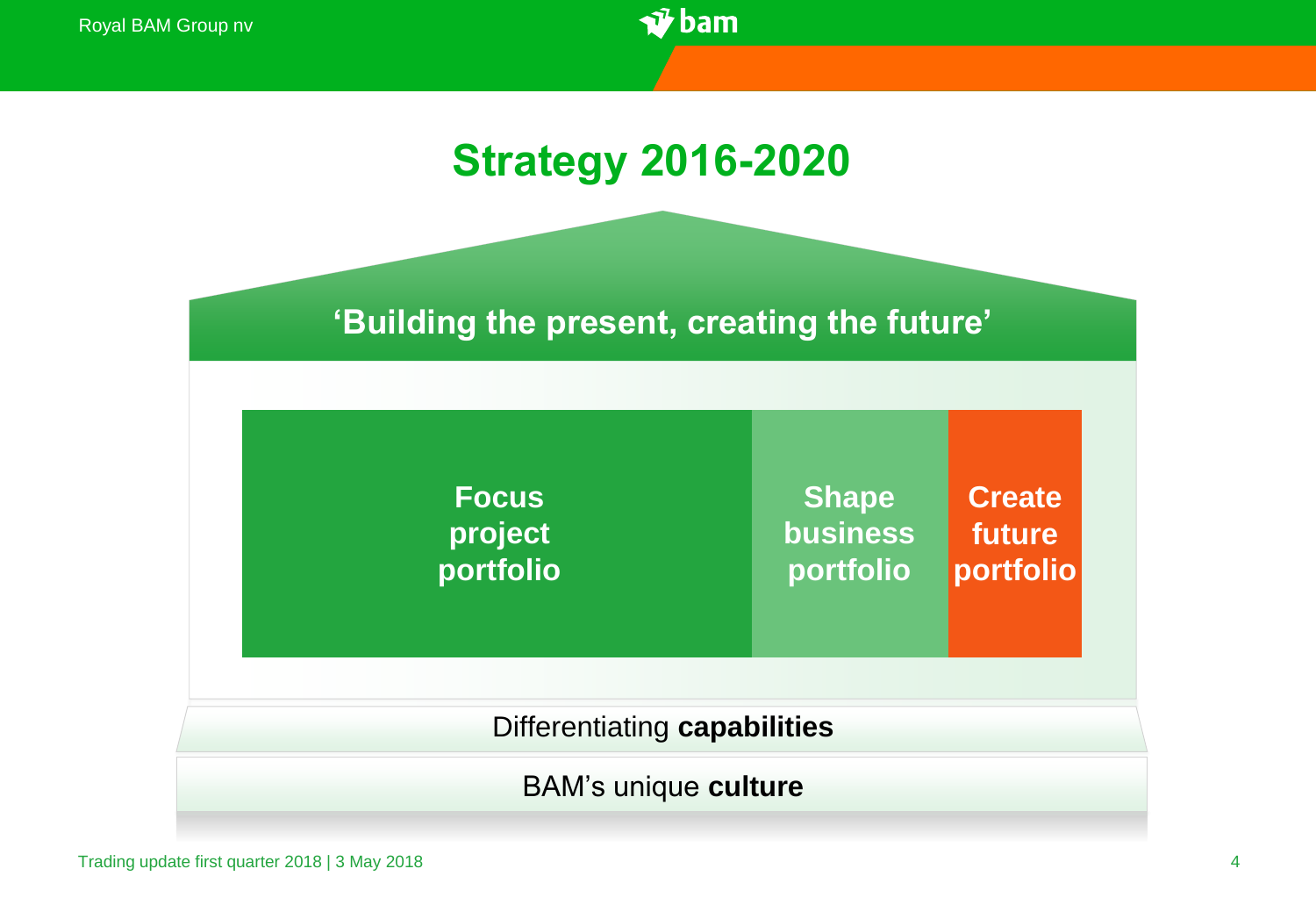

#### Targets 2020

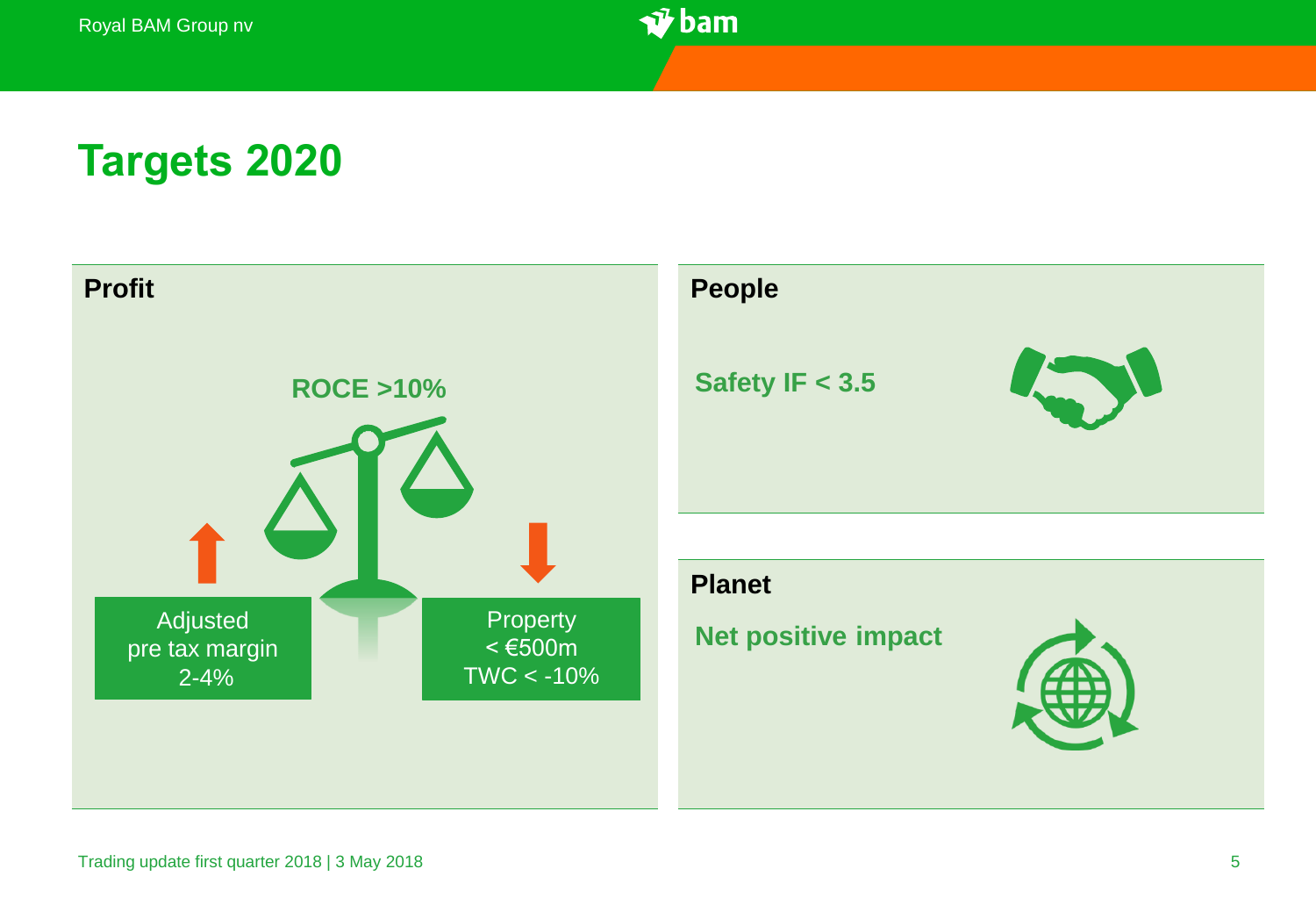

# Focus project portfolio

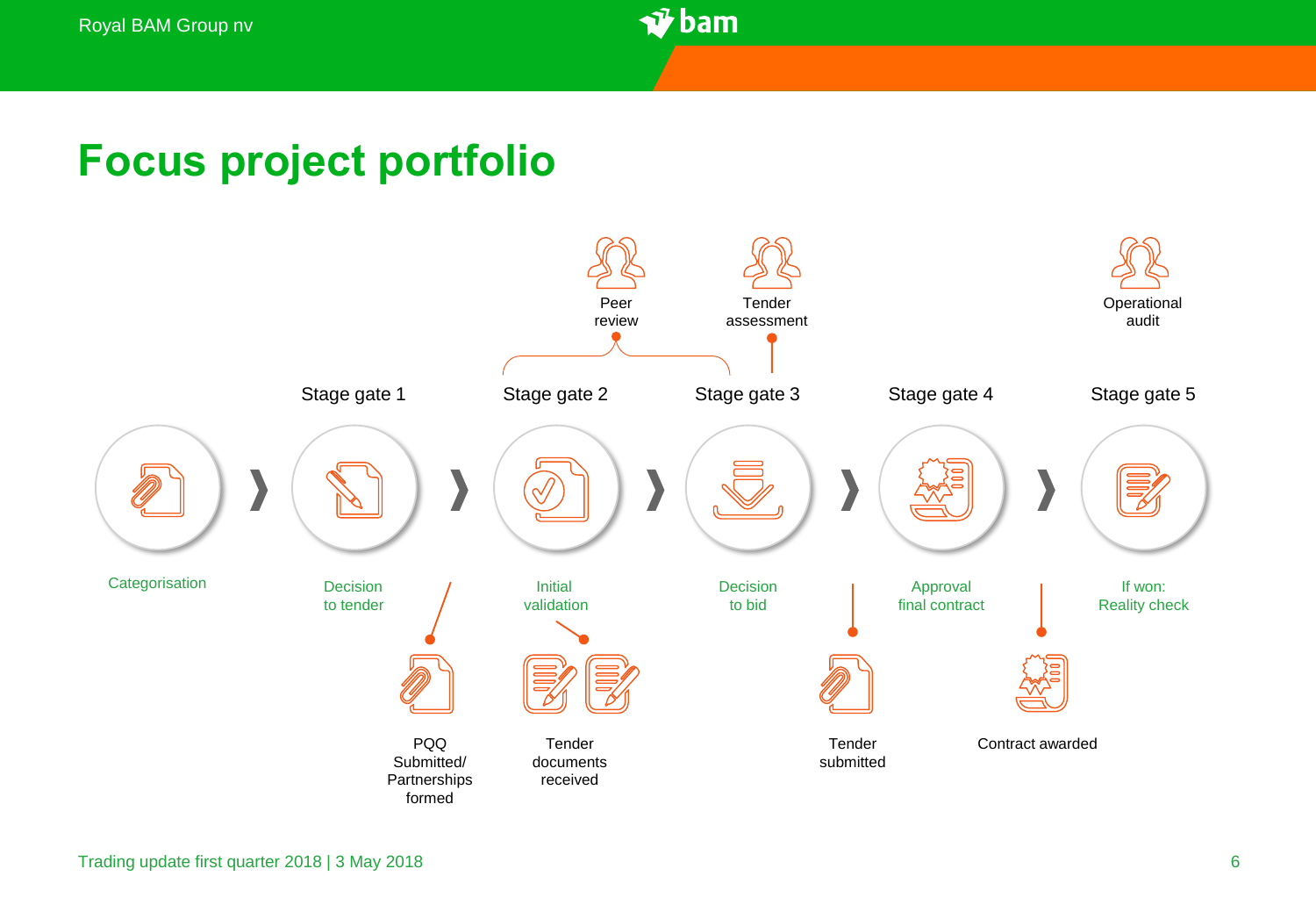

#### Shape business portfolio



#### **Level of competition**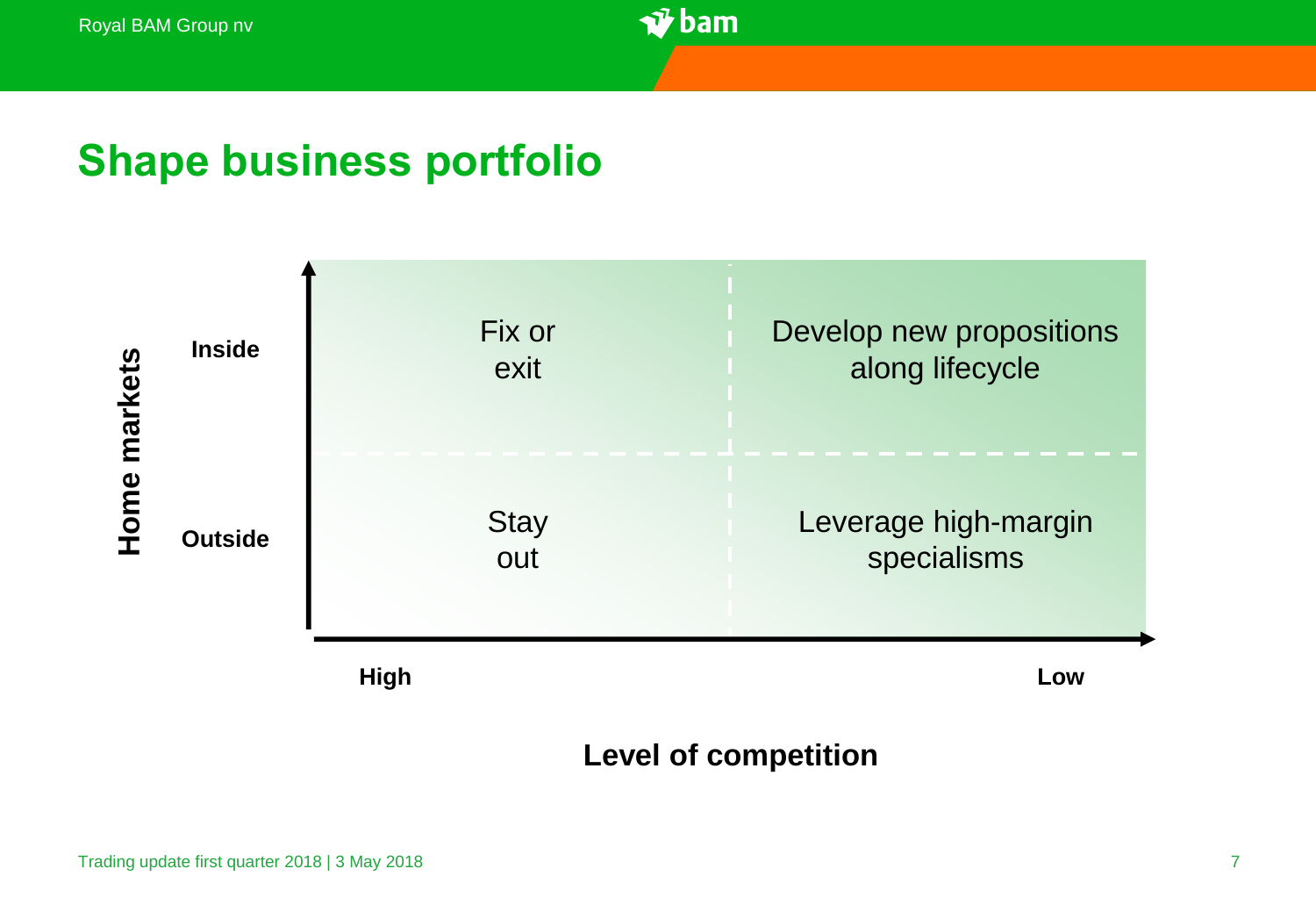

### Create future portfolio



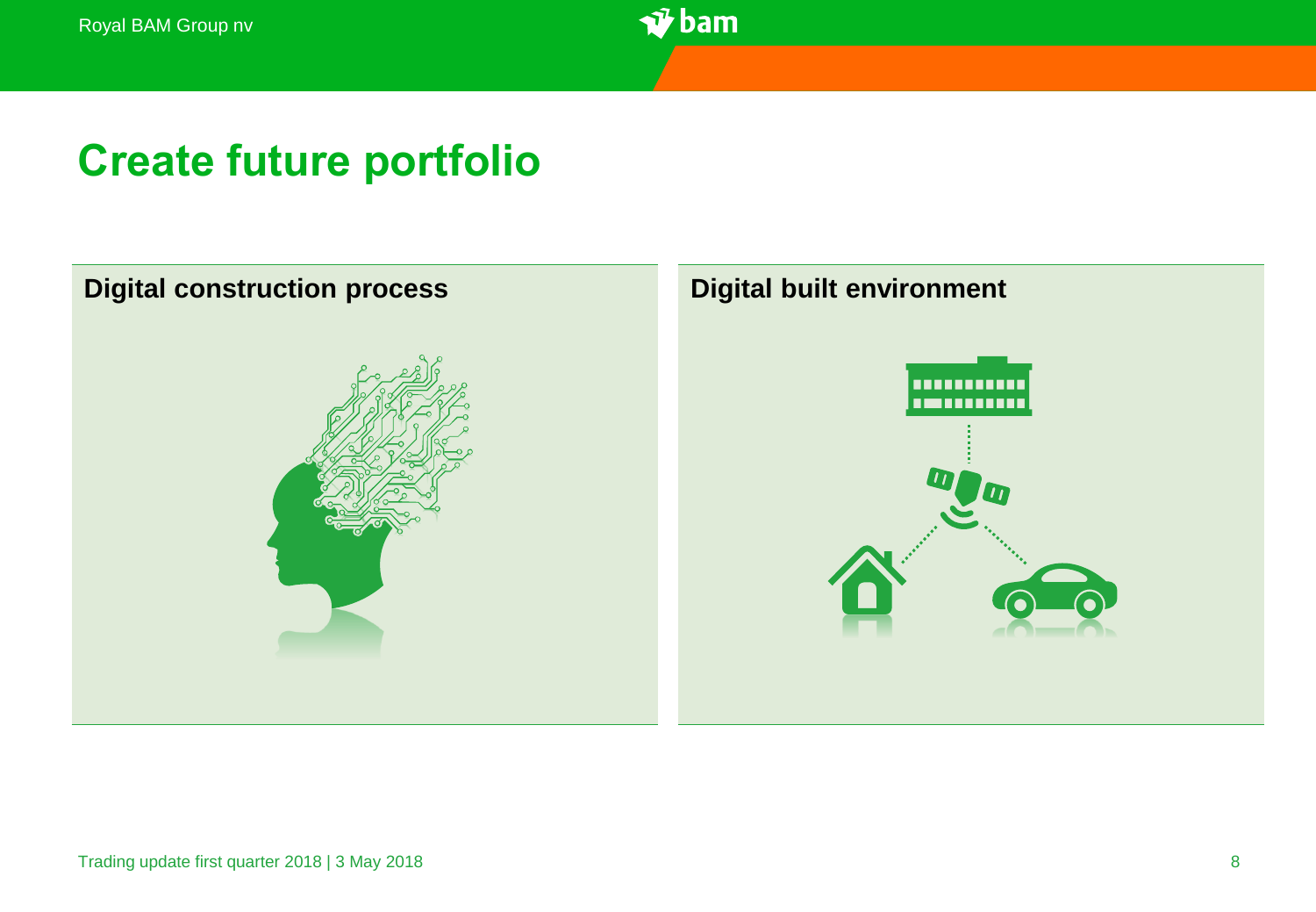

#### **Culture**



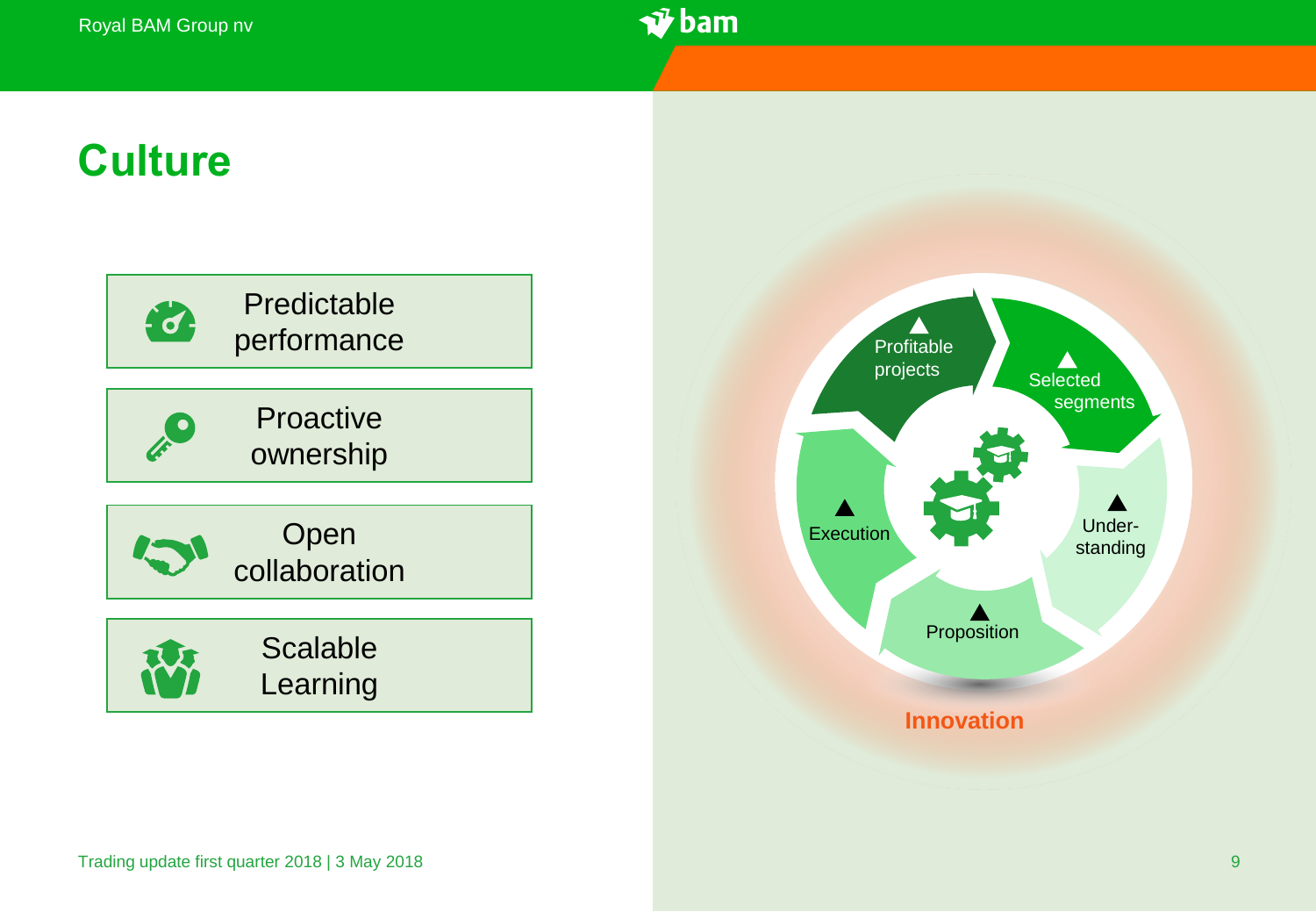

#### **Capabilities**

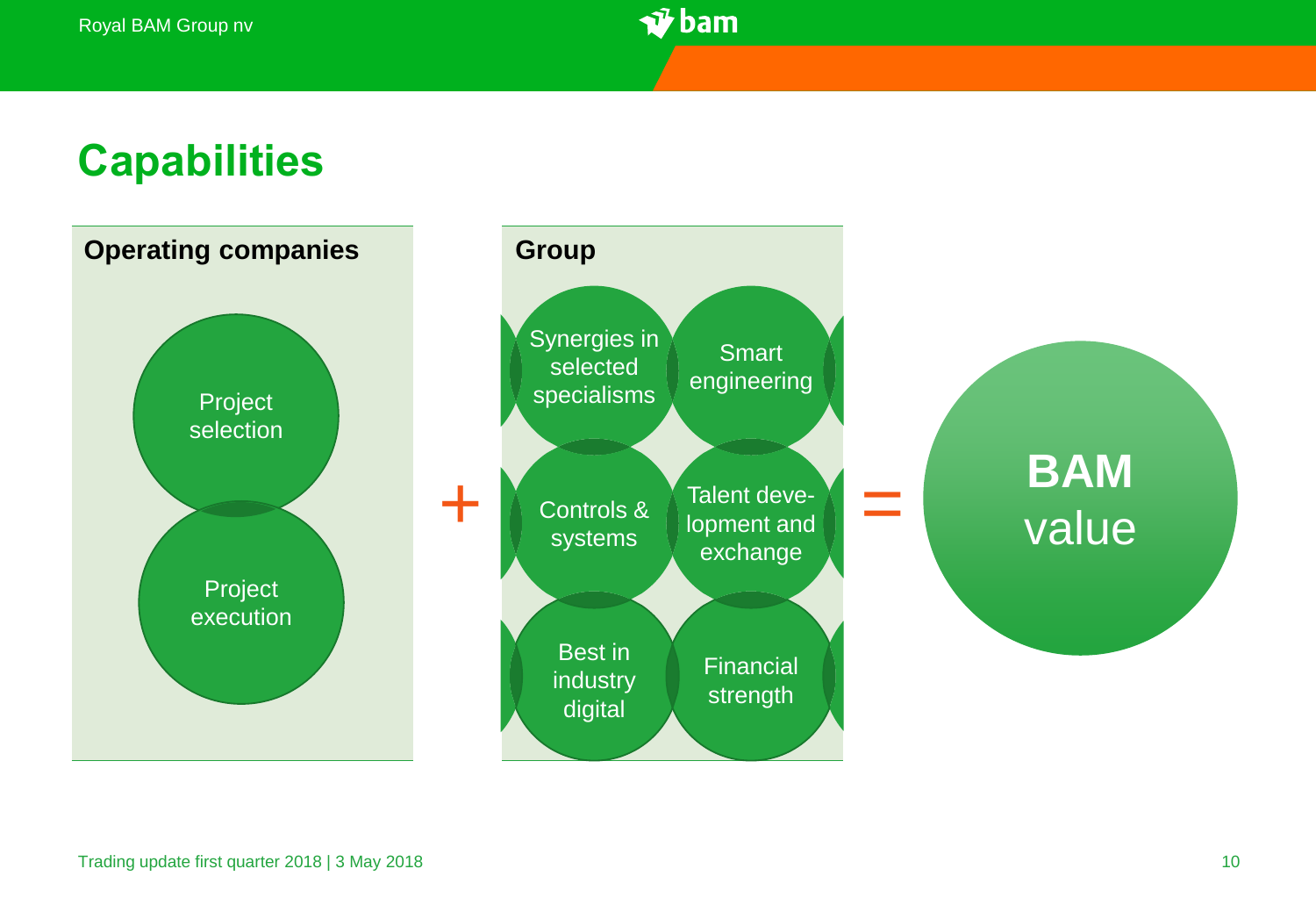

#### Property investments

| (in $\epsilon$ million, unless stated<br>otherwise) | $\mathbf{Q}$ 4<br>2017 | Q4<br>2016 |
|-----------------------------------------------------|------------------------|------------|
| Land and building rights                            | 416                    | 387        |
| <b>Property development</b>                         | 175                    | 243        |
| Total investments (a)                               | 591                    | 630        |
|                                                     |                        |            |
| Non-recourse loans                                  | 69                     | 86         |
| <b>Recourse loans</b>                               | 75                     | 69         |
| Total loans (b)                                     | 144                    | 155        |
| Property<br>associates/JV/AHFS (c)                  | 97                     | 146        |
| Net investments<br>$(a)$ – $(b)$ + $(c)$            | 544                    | 621        |

#### *(in € million)*

#### **Total investments (YE 2017)**

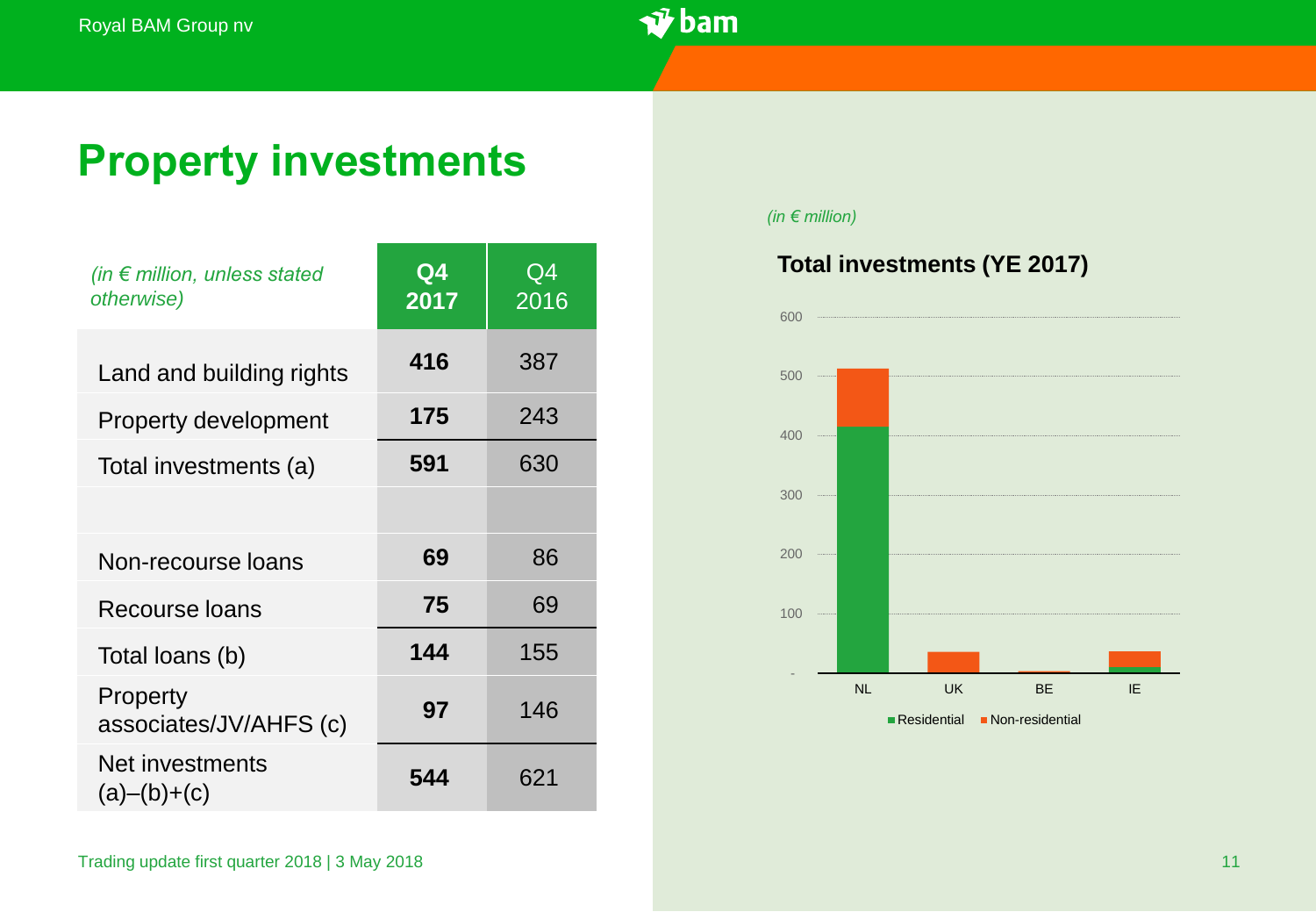

### **PPP investments**

| (in $\epsilon$ million, unless stated otherwise) | <b>YE 2017</b> | <b>YE 2016</b> |
|--------------------------------------------------|----------------|----------------|
| Invested equity <sup>1)</sup>                    | 68             | 66             |
| Committed equity <sup>2)</sup>                   | 101            | 120            |
| Total invested & committed equity                | 169            | 186            |
| Of which committed equity by PGGM                | 70             | 85             |
|                                                  |                |                |
| Estimated unrealised value based on cash flows   | 75             | 73             |

*1) BAM share invested in equity of PPP contracts.*

*2) Excluding contracts in preferred bidder stage.*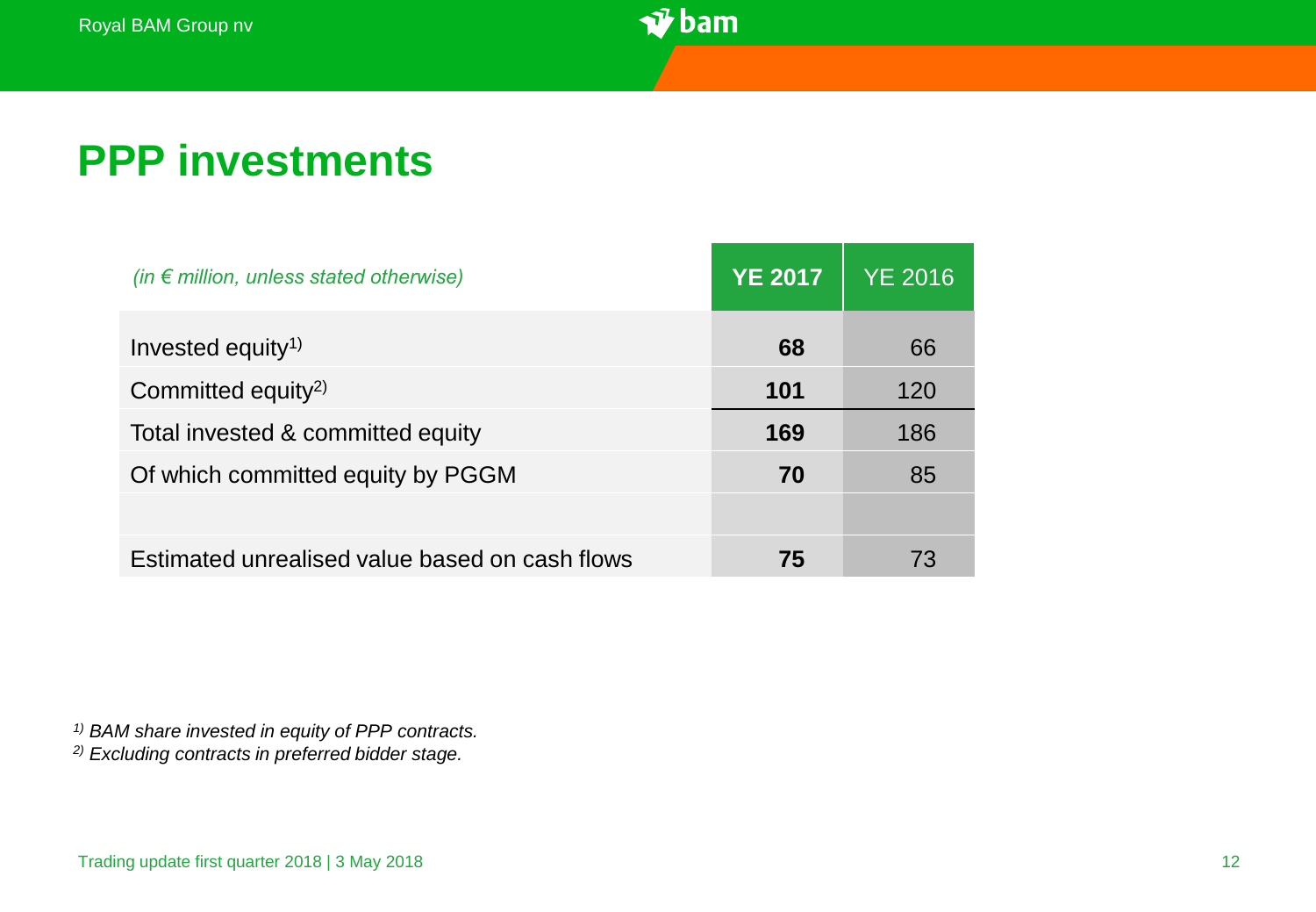

# **Net cash analysis**

| (in $\epsilon$ million, unless stated otherwise) | Q4 2017 | Q4 2016        |
|--------------------------------------------------|---------|----------------|
| Non recourse PPP loans                           | 190     | 274            |
| Non recourse project financing                   | 75      | 94             |
| Other project financing                          | 105     | 119            |
| Total 'project related'                          | 370     | 487            |
| Subordinated convertible bonds                   | 115     | 113            |
| <b>Financial lease liabilities</b>               | 13      | $\overline{7}$ |
| Bank overdrafts and other loans                  | 5       | 5              |
| <b>Total interest-bearing debts</b>              | 503     | 612            |
| Less: cash                                       | 696     | 739            |
| <b>Net cash position</b>                         | 193     | 127            |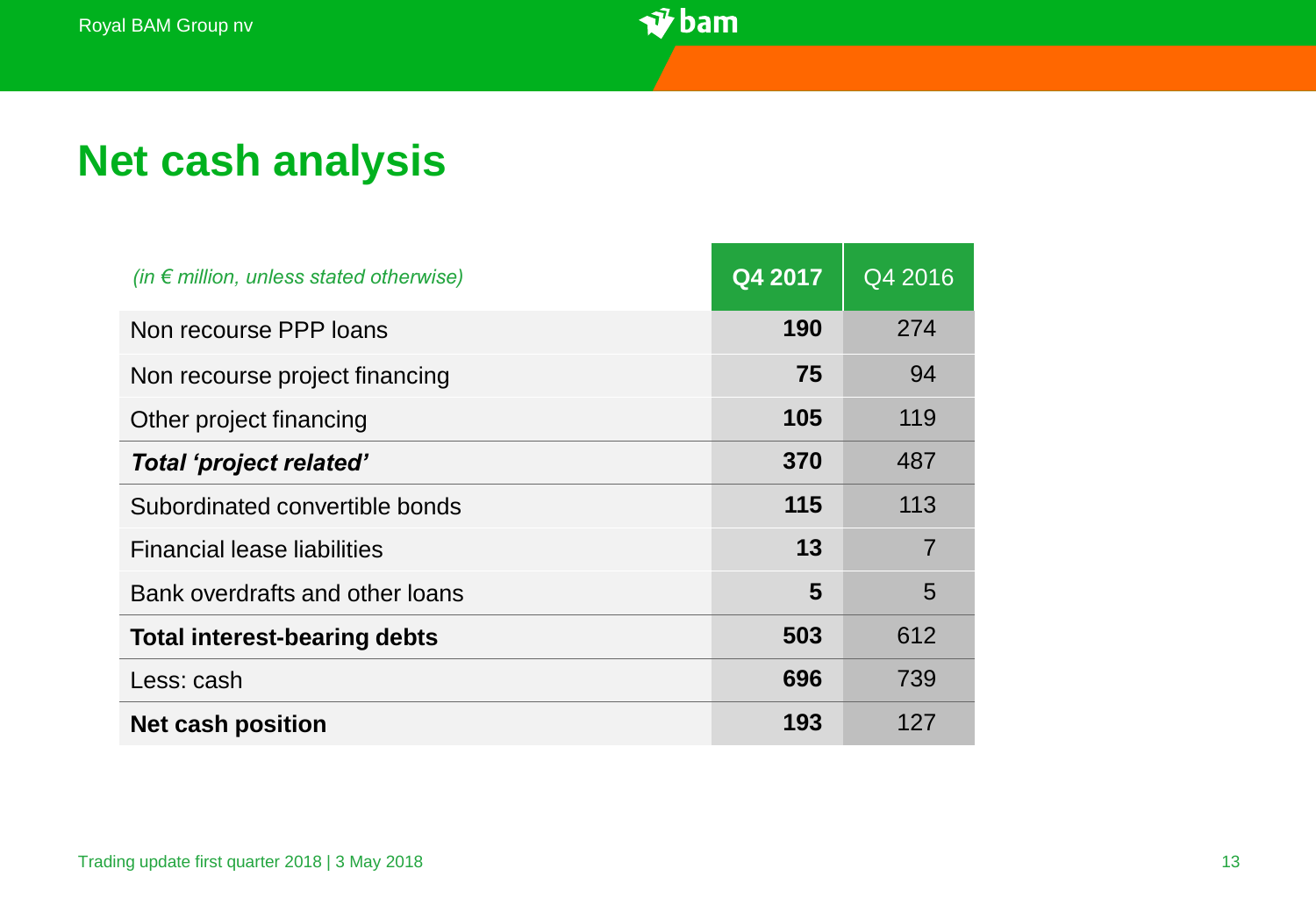

#### Trade working capital



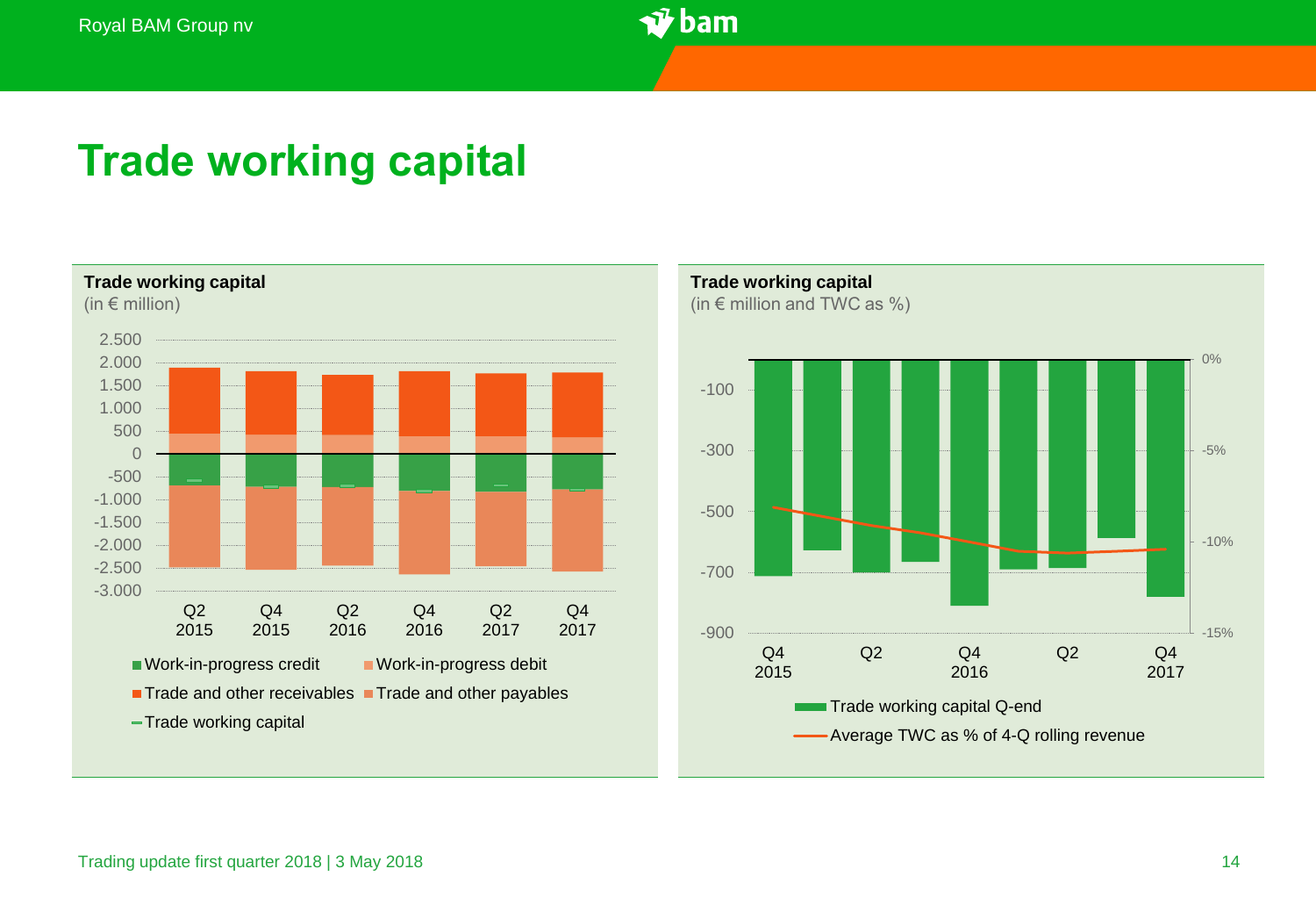

#### **Revenue sector/country**

| (in $\epsilon$ million, unless stated otherwise) | <b>Construction</b><br>and Property | <b>Civil</b><br>engineering | <b>PPP</b> | <b>Total</b> |
|--------------------------------------------------|-------------------------------------|-----------------------------|------------|--------------|
| <b>Netherlands</b>                               | 19%                                 | 18%                         | $0\%$      | 37%          |
| <b>United Kingdom</b>                            | 16%                                 | 11%                         | ۰          | 27%          |
| Belgium/Luxembourg                               | 6%                                  | 4%                          | $0\%$      | 10%          |
| Germany/Swiss                                    | 7%                                  | 7%                          | $0\%$      | 14%          |
| Ireland                                          | 5%                                  | 2%                          | 2%         | 9%           |
| International                                    | $1\%$                               | 2%                          | -          | 3%           |
| <b>Total</b>                                     | 54%                                 | 44%                         | 2%         | 100%         |

Revenue per sector/country 2017 as a percentage of gross total revenue 2017